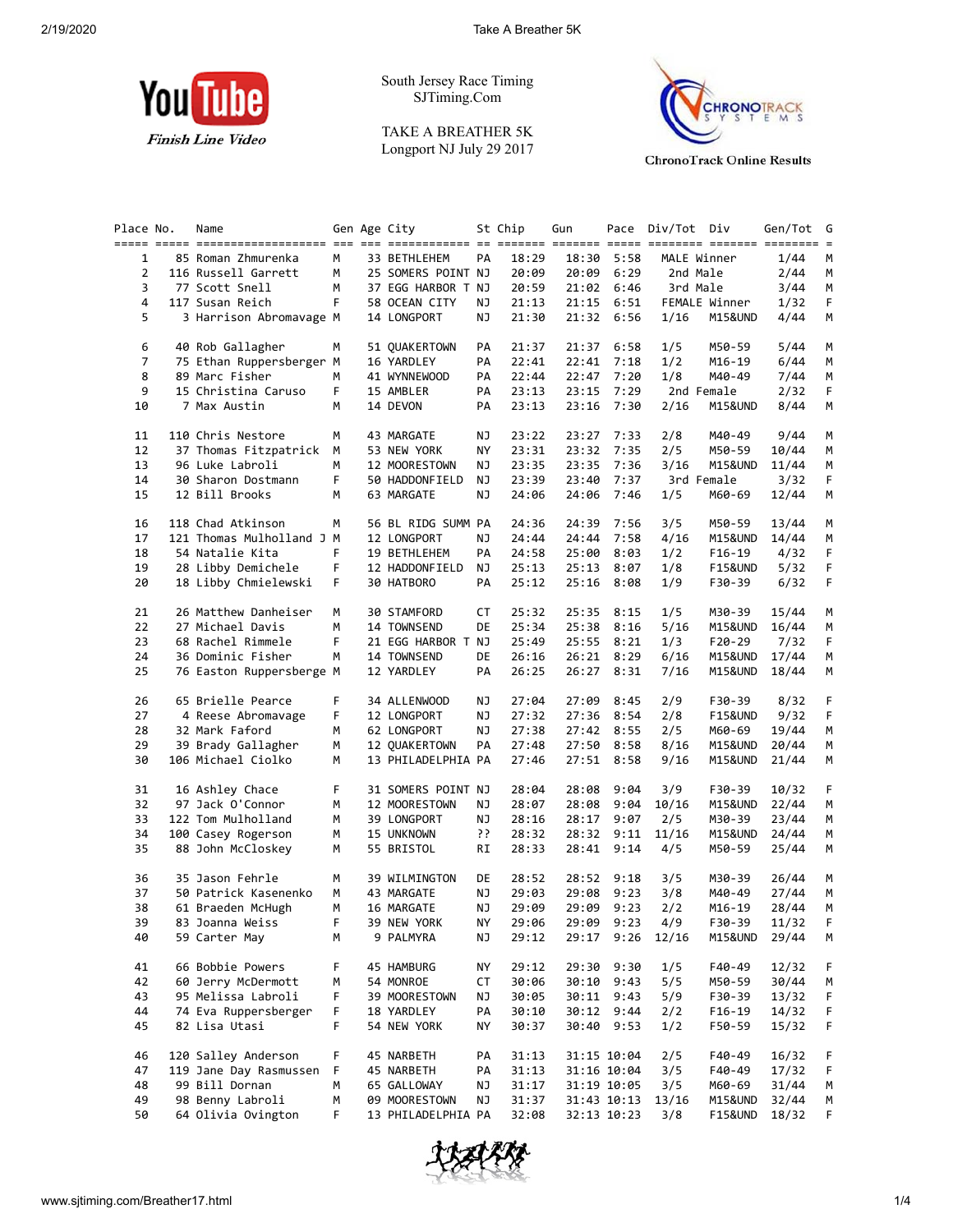#### 2/19/2020 Take A Breather 5K

| Place No. | Name                     |    | Gen Age City       |     | St Chip | Gun         | Pace        | Div/Tot | Div                | Gen/Tot G |    |
|-----------|--------------------------|----|--------------------|-----|---------|-------------|-------------|---------|--------------------|-----------|----|
|           |                          |    |                    |     |         |             |             |         |                    |           |    |
| 51        | 94 Marc Labroli          | M  | 45 MOORESTOWN      | NJ. | 32:10   |             | 32:15 10:23 | 4/8     | M40-49             | 33/44     | M  |
| 52        | 101 Kris Rogerson        | F  | 45 UNKNOWN         | יִ  | 32:39   |             | 32:49 10:34 | 4/5     | F40-49             | 19/32     | F. |
| 53        | 115 Joe D'Antonio        | м  | 48 PHILADELPHIA PA |     | 33:14   |             | 33:21 10:44 | 5/8     | M40-49             | 34/44     | M  |
| 54        | 2 Remy Abromavage        | F. | 10 LONGPORT        | NJ  | 33:45   |             | 33:48 10:53 | 4/8     | <b>F15&amp;UND</b> | 20/32     | F  |
| 55        | 13 Alexis Browsh         | F  | 36 LONGPORT        | NJ  | 33:41   |             | 33:48 10:53 | 6/9     | F30-39             | 21/32     | F  |
| 56        | 1 Daniel Oshea           | M  | 68 LIVERMORE       | ME  | 33:50   |             | 33:58 10:56 | 4/5     | M60-69             | 35/44     | M  |
| 57        | 29 Jane Donohue          | F  | 52 ABINGTON        | PA  | 33:54   |             | 34:00 10:57 | 2/2     | F50-59             | 22/32     | F  |
| 58        | 73 Andrew Ruppersberge M |    | 43 MARGATE         | NJ. | 34:01   |             | 34:01 10:57 | 6/8     | M40-49             | 36/44     | M  |
| 59        | 45 Howard Grossman       | M  | 65 HAVERFORD       | PA  | 34:26   |             | 34:33 11:08 | 5/5     | M60-69             | 37/44     | M  |
| 60        | 17 Brian Chipoletti      | M  | 41 TOWNSEND        | DE  | 34:54   |             | 35:00 11:16 | 7/8     | M40-49             | 38/44     | M  |
| 61        | 38 Stephanie Flynn       | F. | 29 WALLINGFORD     | PA  | 36:12   |             | 36:23 11:43 | 2/3     | $F20-29$           | 23/32     | F. |
| 62        | 114 Harry Austin         | м  | 48 LONGPORT        | NJ  | 36:54   |             | 37:00 11:55 | 8/8     | M40-49             | 39/44     | M  |
| 63        | 78 James Stocklos        | M  | 33 GLENOLDEN       | PA  | 38:26   |             | 38:41 12:27 | 4/5     | M30-39             | 40/44     | M  |
| 64        | 14 Roxanne Campisi       | F  | 31 GLENOLDEN       | PA  | 38:32   |             | 38:43 12:28 | 7/9     | F30-39             | 24/32     | F  |
| 65        | 103 Morgan Rogerson      | F  | 13 UNKNOWN         | יִ  | 39:31   |             | 39:35 12:45 | 5/8     | <b>F15&amp;UND</b> | 25/32     | F  |
| 66        | 58 Melissa May           | F  | 37 PALMYRA         | NJ  | 39:35   |             | 39:42 12:47 | 8/9     | F30-39             | 26/32     | F. |
| 67        | 34 Madison Fagioli       | F  | 9 NEWTOWN SO.      | PA  | 39:35   |             | 39:44 12:48 | 6/8     | <b>F15&amp;UND</b> | 27/32     | F  |
| 68        | 33 Colleen Fagioli       | F  | 37 NEWTOWN SO.     | PA  | 39:37   |             | 39:45 12:48 | 9/9     | F30-39             | 28/32     | F  |
| 69        | 87 Sean Randles          | M  | 12 OCEAN CITY      | NJ  | 40:01   |             | 40:09 12:56 | 14/16   | M15&UND            | 41/44     | M  |
| 70        | 108 Chris Southard       | M  | 37 MARGATE         | NJ  | 43:12   |             | 43:18 13:56 | 5/5     | M30-39             | 42/44     | M  |
| 71        | 107 Jack McKenna         | M  | 11 PHILADELPHIA PA |     | 44:47   |             | 44:47 14:25 | 15/16   | <b>M15&amp;UND</b> | 43/44     | M  |
| 72        | 109 Ryan Southard        | M  | 09 MARGATE         | NJ  | 45:04   | 45:04 14:31 |             | 16/16   | M15&UND            | 44/44     | M  |
| 73        | 104 Jennifer Handler     | F  | 41 HUNTINGTON      | PA  | 46:20   |             | 46:30 14:58 | 5/5     | F40-49             | 29/32     | F. |
| 74        | 105 Payton Handler       | F  | 11 HUNTINGTON      | PA  | 46:28   |             | 46:32 14:59 | 7/8     | <b>F15&amp;UND</b> | 30/32     | F  |
| 75        | 67 Danielle Quigley      | F  | 29 PHILADELPHIA PA |     | 48:44   |             | 48:50 15:43 | 3/3     | F20-29             | 31/32     | F  |
| 76        | 102 Bailey Handler       | F  | 08 HUNTINGTON      | PA  | 52:06   |             | 52:15 16:50 | 8/8     | <b>F15&amp;UND</b> | 32/32     | F  |



### OVERALL FINISHERS

TOP 3 MALE AND FEMALE SCORE

### TOP MALE FINISHERS

| Place O'All No. |    | Name                              | Ag City            |     | St Time |
|-----------------|----|-----------------------------------|--------------------|-----|---------|
|                 |    |                                   |                    |     |         |
| 1               | 1  | 85 Roman Zhmurenka                | 33 BETHLEHEM       | PA  | 18:30   |
| 2               | 2  | 116 Russell Garrett               | 25 SOMERS POINT NJ |     | 20:09   |
| 3               | 3  | 77 Scott Snell                    | 37 EGG HARBOR T NJ |     | 21:02   |
| 4               | 5  | 3 Harrison Abromavage 14 LONGPORT |                    | NJ. | 21:32   |
| 5               | 6  | 40 Rob Gallagher                  | 51 OUAKERTOWN      | PA  | 21:37   |
| 6               | 7  | 75 Ethan Ruppersberger 16 YARDLEY |                    | PA  | 22:41   |
| 7               | 8  | 89 Marc Fisher                    | 41 WYNNEWOOD       | PA  | 22:47   |
| 8               | 10 | 7 Max Austin                      | 14 DEVON           | PA  | 23:16   |
| 9               | 11 | 110 Chris Nestore                 | 43 MARGATE         | NJ  | 23:27   |
| 10              | 12 | 37 Thomas Fitzpatrick 53 NEW YORK |                    | ΝY  | 23:32   |

# TOP FEMALE FINISHERS

|    | Place O'All No. | Name                 | Ag City            |    | St Time |
|----|-----------------|----------------------|--------------------|----|---------|
|    |                 |                      |                    |    |         |
| 1  | 4               | 117 Susan Reich      | 58 OCEAN CITY      | NJ | 21:15   |
| 2  | 9               | 15 Christina Caruso  | 33 AMBLER          | PA | 23:15   |
| 3  | 14              | 30 Sharon Dostmann   | 50 HADDONFIELD     | ΝJ | 23:40   |
| 4  | 18              | 54 Natalie Kita      | 19 BETHLEHEM       | PA | 25:00   |
| 5  | 19              | 28 Libby Demichele   | 12 HADDONFIELD     | ΝJ | 25:13   |
| 6  | 20              | 18 Libby Chmielewski | 30 HATBORO         | PA | 25:16   |
| 7  | 23              | 68 Rachel Rimmele    | 21 EGG HARBOR T NJ |    | 25:55   |
| 8  | 26              | 65 Brielle Pearce    | 34 ALLENWOOD       | NJ | 27:09   |
| 9  | 27              | 4 Reese Abromavage   | 12 LONGPORT        | NJ | 27:36   |
| 10 | 31              | 16 Ashley Chace      | 31 SOMERS POINT NJ |    | 28:08   |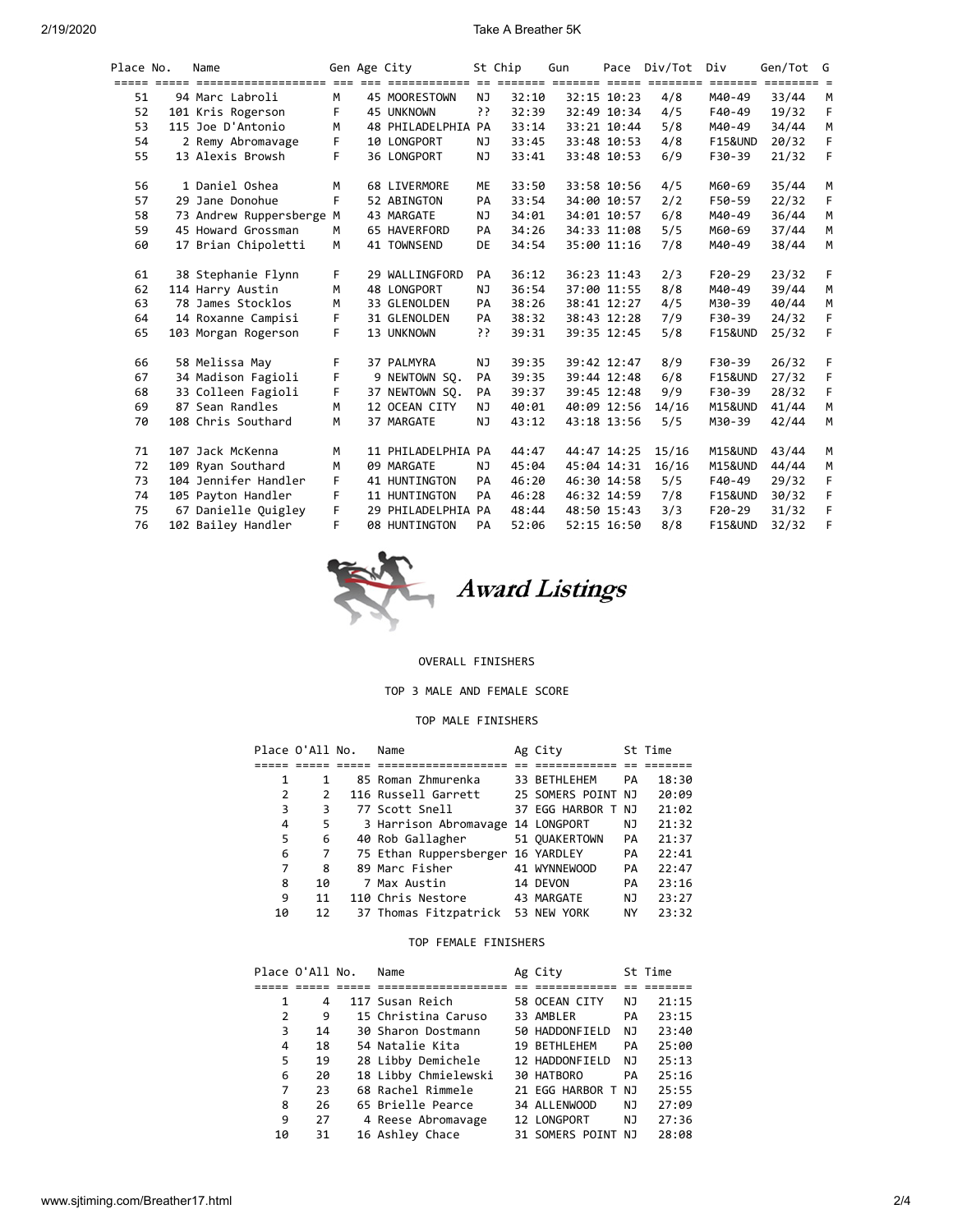

# 5K AGE-GROUP RESULTS

MALE AGE GROUP: 1 - 15 (1 WINNER)

|                                          |            | Place O'All No. Name |                                                                                                                          |  | Age City<br>St Time |                    |                            |  |  |  |  |  |  |
|------------------------------------------|------------|----------------------|--------------------------------------------------------------------------------------------------------------------------|--|---------------------|--------------------|----------------------------|--|--|--|--|--|--|
| $\overline{2}$<br>3                      | 13         |                      | 1 5 3 Harrison Abromavage 14 LONGPORT<br>10 7 Max Austin<br>14 DEVON<br>96 Luke Labroli 12 MOORESTOWN NJ                 |  | <b>PA</b>           |                    | NJ 21:32<br>23:16<br>23:35 |  |  |  |  |  |  |
|                                          |            |                      | FEMALE AGE GROUP: 1 - 15 (1 WINNER)                                                                                      |  |                     |                    |                            |  |  |  |  |  |  |
|                                          |            |                      | Place O'All No. Name                                                                                                     |  | Age City 5t Time    |                    |                            |  |  |  |  |  |  |
| 1                                        | 19         |                      | 28 Libby Demichele                                                                                                       |  | 12 HADDONFIELD      | NJ                 | 25:13                      |  |  |  |  |  |  |
| $\mathbf{2}$                             |            |                      | 27 4 Reese Abromavage 12 LONGPORT NJ<br>50 64 Olivia Ovington 13 PHILADELPHIA PA                                         |  |                     |                    | 27:36                      |  |  |  |  |  |  |
| 3                                        |            |                      |                                                                                                                          |  |                     |                    | 32:13                      |  |  |  |  |  |  |
| MALE AGE GROUP: 16 - 19 (1 WINNER)       |            |                      |                                                                                                                          |  |                     |                    |                            |  |  |  |  |  |  |
|                                          |            | Place O'All No. Name |                                                                                                                          |  | Age City 5t Time    |                    |                            |  |  |  |  |  |  |
| $\mathbf{1}$                             |            |                      |                                                                                                                          |  |                     |                    |                            |  |  |  |  |  |  |
|                                          | $2^{\sim}$ |                      | 7 75 Ethan Ruppersberger 16 YARDLEY        PA    22:41<br>38      61 Braeden McHugh        16 MARGATE        NJ    29:09 |  |                     |                    |                            |  |  |  |  |  |  |
|                                          |            |                      | FEMALE AGE GROUP: 16 - 19 (1 WINNER)                                                                                     |  |                     |                    |                            |  |  |  |  |  |  |
|                                          |            |                      | Place O'All No. Name                                                                                                     |  | Age City            |                    | St Time                    |  |  |  |  |  |  |
|                                          |            |                      |                                                                                                                          |  |                     |                    |                            |  |  |  |  |  |  |
| 1<br>$2^{\circ}$                         | 18<br>44   |                      |                                                                                                                          |  |                     |                    |                            |  |  |  |  |  |  |
|                                          |            |                      |                                                                                                                          |  |                     |                    |                            |  |  |  |  |  |  |
| MALE AGE GROUP: 20 - 29 (1 WINNER)       |            |                      |                                                                                                                          |  |                     |                    |                            |  |  |  |  |  |  |
| Age City 5t Time<br>Place O'All No. Name |            |                      |                                                                                                                          |  |                     |                    |                            |  |  |  |  |  |  |
|                                          |            |                      |                                                                                                                          |  |                     |                    |                            |  |  |  |  |  |  |
|                                          |            |                      | FEMALE AGE GROUP: 20 - 29 (1 WINNER)                                                                                     |  |                     |                    |                            |  |  |  |  |  |  |
|                                          |            |                      | Place O'All No. Name                                                                                                     |  | Age City 5t Time    |                    |                            |  |  |  |  |  |  |
| 1                                        | 23         |                      |                                                                                                                          |  |                     |                    |                            |  |  |  |  |  |  |
| $\mathbf{2}$                             | 61         |                      |                                                                                                                          |  |                     |                    |                            |  |  |  |  |  |  |
| 3                                        | 75         |                      |                                                                                                                          |  |                     |                    |                            |  |  |  |  |  |  |
|                                          |            |                      | 67 Danielle Quigley 29 PHILADELPHIA PA 48:50<br>MALE AGE GROUP: 30 - 39 (1 WINNER)                                       |  |                     |                    |                            |  |  |  |  |  |  |
|                                          |            |                      |                                                                                                                          |  |                     |                    |                            |  |  |  |  |  |  |
|                                          |            | Place O'All No. Name |                                                                                                                          |  | Age City 5t Time    |                    |                            |  |  |  |  |  |  |
|                                          |            |                      |                                                                                                                          |  |                     |                    |                            |  |  |  |  |  |  |
| 1                                        |            |                      | 21 26 Matthew Danheiser 30 STAMFORD                                                                                      |  |                     | CT and the control | 25:35                      |  |  |  |  |  |  |
| 3                                        |            |                      | 2 33 122 Tom Mulholland 39 LONGPORT NJ 28:17                                                                             |  |                     |                    |                            |  |  |  |  |  |  |
|                                          |            |                      | 36 35 Jason Fehrle 39 WILMINGTON DE 28:52<br>FEMALE AGE GROUP: 30 - 39 (1 WINNER)                                        |  |                     |                    |                            |  |  |  |  |  |  |
|                                          |            | Place O'All No. Name |                                                                                                                          |  |                     |                    |                            |  |  |  |  |  |  |
|                                          |            |                      |                                                                                                                          |  | Age City 5t Time    |                    |                            |  |  |  |  |  |  |
|                                          |            |                      | 1 20 18 Libby Chmielewski 30 HATBORO PA 25:16                                                                            |  |                     |                    |                            |  |  |  |  |  |  |
|                                          |            |                      |                                                                                                                          |  |                     |                    |                            |  |  |  |  |  |  |
|                                          |            |                      | 2 26 65 Brielle Pearce 34 ALLENWOOD NJ 27:09<br>3 31 16 Ashley Chace 31 SOMERS POINT NJ 28:08                            |  |                     |                    |                            |  |  |  |  |  |  |
|                                          |            |                      | MALE AGE GROUP: 40 - 49 (1 WINNER)                                                                                       |  |                     |                    |                            |  |  |  |  |  |  |
|                                          |            |                      | Place O'All No. Name                                                                                                     |  | Age City 5t Time    |                    |                            |  |  |  |  |  |  |
|                                          |            |                      |                                                                                                                          |  |                     |                    |                            |  |  |  |  |  |  |
|                                          |            |                      |                                                                                                                          |  |                     |                    | 22:47<br>NJ 23:27          |  |  |  |  |  |  |
| 3                                        |            |                      | 37 50 Patrick Kasenenko 43 MARGATE NJ                                                                                    |  |                     |                    | 29:08                      |  |  |  |  |  |  |

Place O'All No. Name Age City St Time

www.sjtiming.com/Breather17.html 3/4